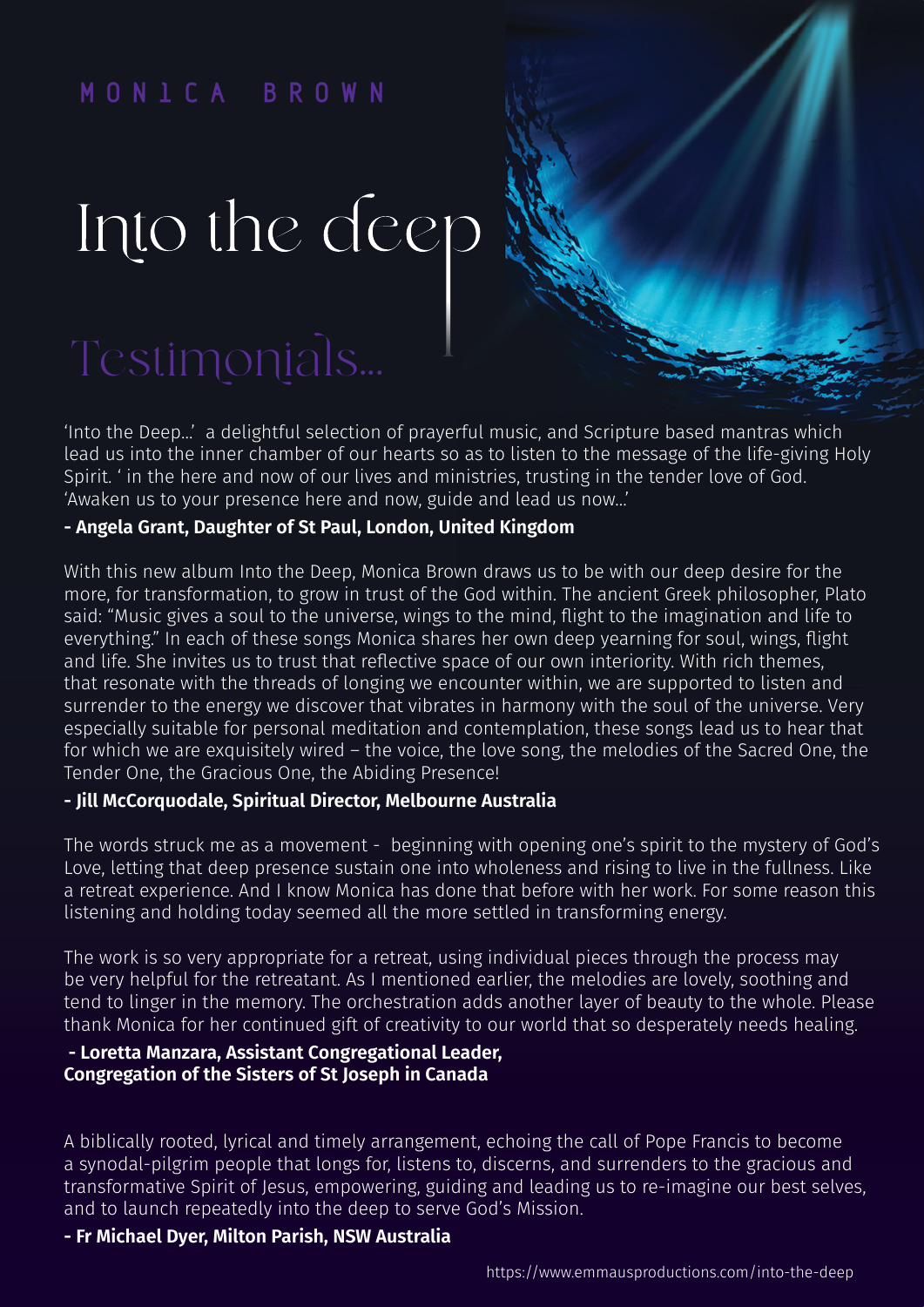"During this restless, tumultuous time, these songs of the heart lure us into the heart of God where true discernment transpires. They provide a sacred portal to one's soul and to the collective soul. These sung prayers clearly are for discerners, seekers and those who tend the soul of others. As a chapter facilitator/process consultant, Monica's music is gift. Her songs enhance my deep desire and capacity to help discerners integrate mind and heart."

#### **-Donna M. Fyffe, International Chapter Facilitator and President of Community Works, Inc., Indiana, USA**



"This CD came to me as an unexpected blessing just when I needed it most. Such is the nature of the Sacred Mystery. The call into deeper water spoke very differently in the context of the pandemic. Monica's words and music took me to a place in a wide and apparently empty ocean, having lost sight of all that has been left behind and with no idea of what, if anything, lies ahead. The ocean would be unique to each of us – an expanse of loneliness, loss, grief, bewilderment, fear, anxiety, enforced change or even potential transformation. However, the CD goes on to invite us to be still, to put down an anchor in the ground of our being, and to be open to the guidance that we will only hear in the silence of our hearts. As we allow this wisdom to soak into us through music and stillness, we realise that, though the ocean is vast and trackless, it teems with an abundance of fish, just as in Luke's gospel. Can we trust that there is a deeper fullness in our emptiness? Can we embrace the call to Mary Magdala, with which the CD closes, to know by heart the deep and loving presence beyond our imagination, that holds us in being? The power and depth of this collection of reflective mantras comes from Monica's own heart-knowledge, the fruit of pain and loss, trust and infinite grace. This is what makes it such a blessing to all of us who are struggling through the unprecedented challenges of our times. "

### **- Margaret Silf, International Author and Retreat Facilitator, Scotland, United Kingdom**

"Praying with these mantra-songs by Monica Brown has been such a blessing for personal and communal contemplative prayer and discernment. They have the capacity to usher one into an endless journey of being and becoming one with the Source and Womb of all life. These mantras have the capacity to lead into the depths where radical transformation to live fully integrated is the only desire, choice and way to aspire to be. I recommend these to anyone seeking a similar experience and I trust you too will have a testimony to make. Many congratulations Monica, this is a great achievement. We really pray with your mantras here, everyday, and they are such a blessing. They take us into a depth and stillness that you would wonder there are such a number of us, in such an active, profound silence!"

#### **- Catherine Mutindi, RGS, Kenya**

"The new CD is beautiful! There are many amazing tracks that I just love!"

### **- Lina Bertolini, Principal, Catholic Primary School, Perth, Western Australia**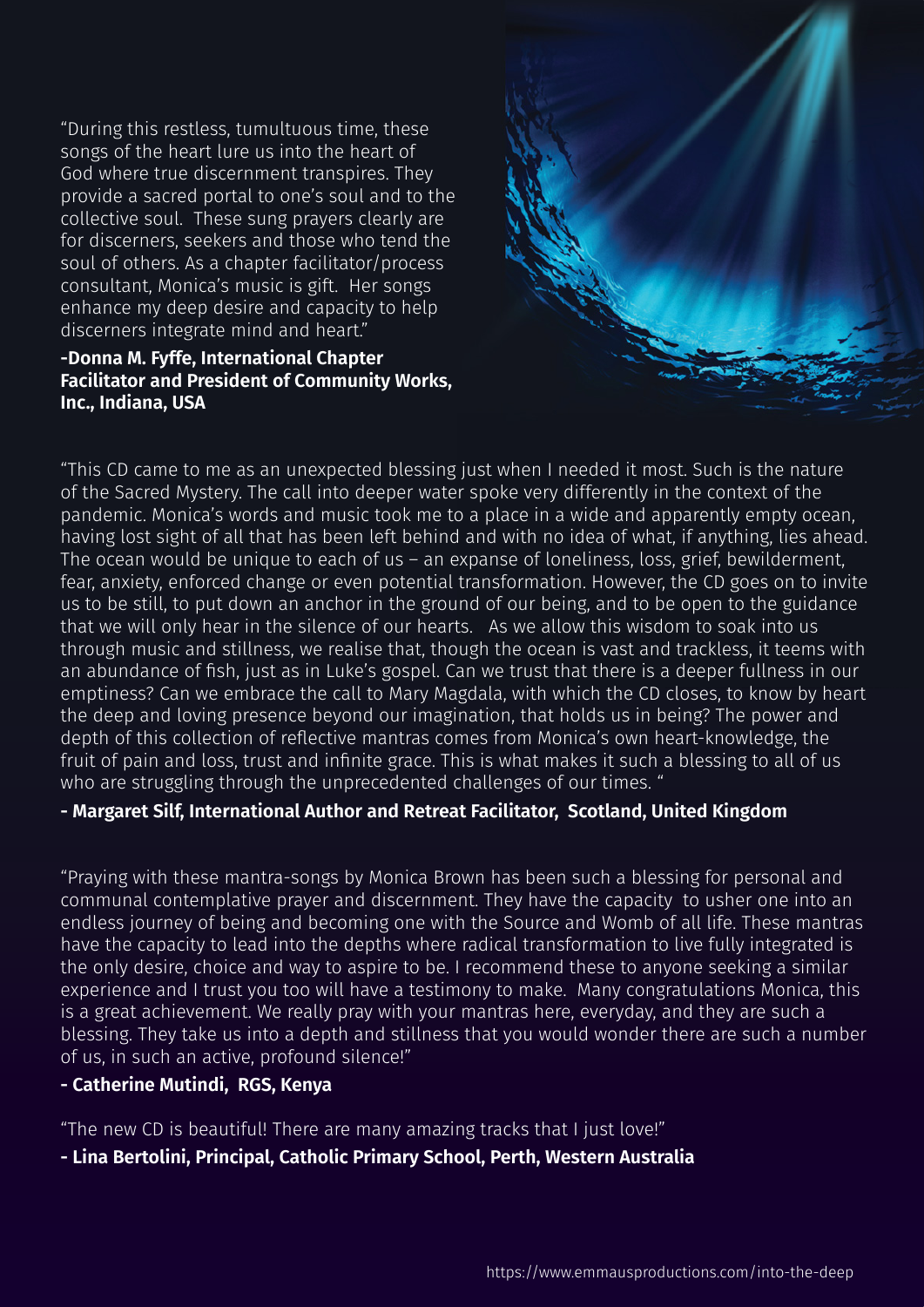"Into the Deep" is an apt description for the quality of Monica Brown's music. These peaceful prayers are filled with soothing melodies and messages for the soul. Listening to these songs strengthens union with the Divine.

#### **- Joyce Rupp, International Author and Speaker, Iowa, USA**

Given the complexity and demands of life today, the Album 'Into the Deep' by inspirational singer/ songwriter Monica Brown, is a timely reminder for the need to adopt a contemplative stance; to slow down and listen/hear from a more centered space and to open ourselves to the action of God in our lives as we engage with



reality that transforms us at our deepest core. The repetitive nature of Mantras - the profound lyrics accompanied by gentle reflective music - draws us into the depths of silence where we hear God's voice and also more deeply into the space where God awaits us. The introductory song, that bears the title of the Album, gives voice to the present-day reality of faith-filled persons who desire a deeper experience of life in God. It is very relevant for those Religious Congregations preparing for Chapter and an aid for discernment during Chapter sessions especially for those Congregations who are, at this time, walking into unknown futures. 'Into the Deep' captures our need to move beyond what is familiar; encourages us to 'dare to dream bright imaginings and possibilities' with deep trust and faith in the God who walks the journey with us. This Album encourages and supports those who respond to the invitation 'to launch into the deep'.

### **- Mary Franzmann, Congregational Leader, Queensland Presentation Sisters, Australia**

Over the years, Monica Brown's music, the beautiful lyrics combined with the well composed, harmonious and at times haunting melodies have gifted my spiritual journey at the deepest levels of my soul. Monica's newest album, Into the Deep is no exception. It offers a gentle reminder to be faithful to the soul's invitation to courageously and persistently go deeper into the silence in pursuit of the Divine. I believe those who choose to open their hearts to the deeper message of Into the Deep will find the music a welcomed companion for the "soul's journey into God." (St. Bonaventure)

#### **- Catherine Schneider OSF, Indianapolis, USA**

"Into the Deep" is a soulful collection of contemplative songs that will awaken the stirrings of the Spirit in those who listen. Inner Depth, Gentle, Evocation, and Grace-full are just a few words which could be used to describe this album. This is a collection for different life seasons and encounters - the Mary Magdalene track being particularly unique. Monica has instilled each track with the sense of being a pilgrim companion to those who listen to her music and Sharon Gaynor's vocals convey the spirit of the lyrics beautifully. I highly recommend this album. You will be blessed.

#### **- Bernadette Flanagan, Spirituality Institute, Dublin, Ireland**